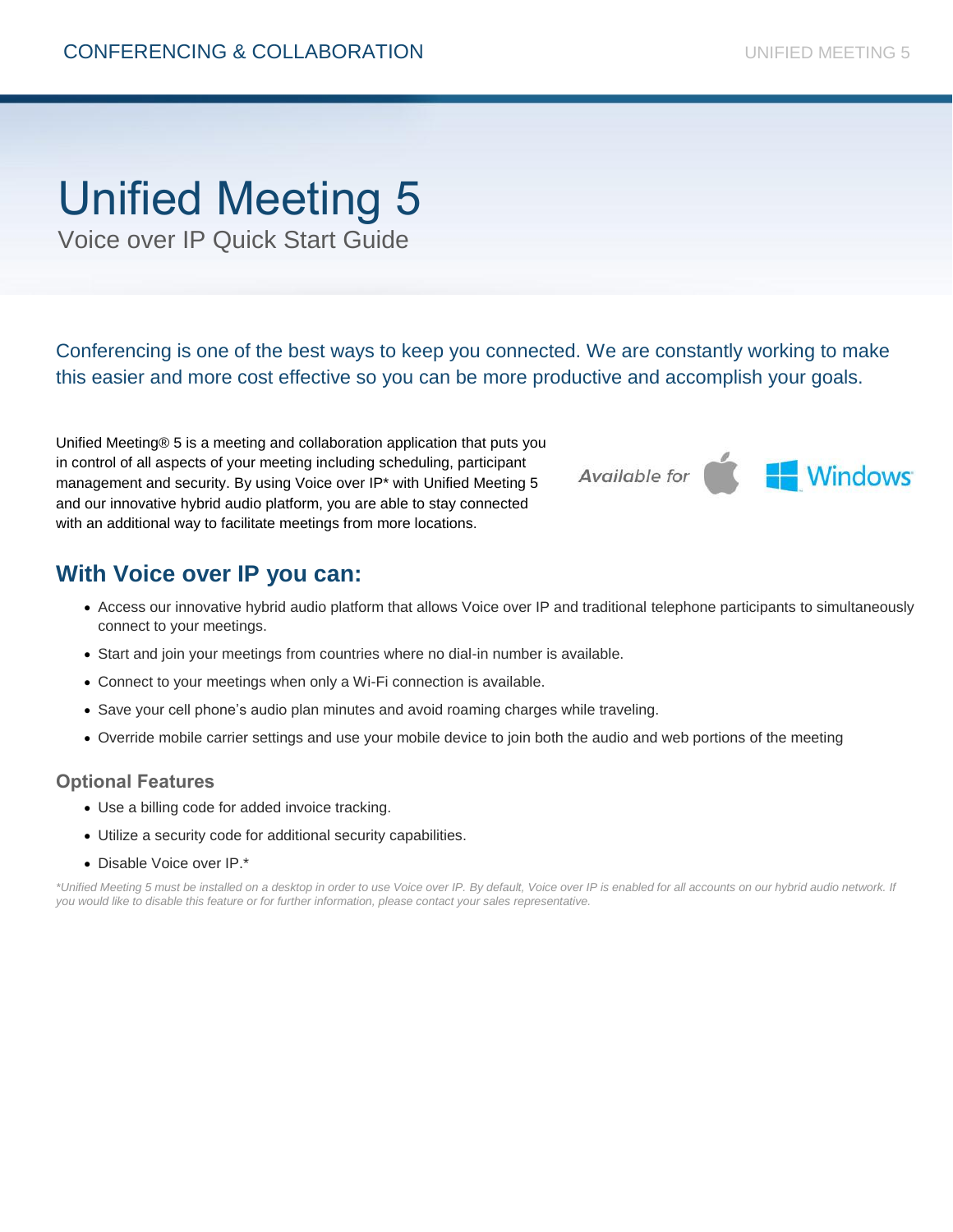# **Starting a Meeting with Voice over IP (VoIP)**

Available to both moderators and participants; Voice over IP provides the option of using a softphone instead of a traditional phone audio connection.

- 1. When starting or joining a meeting, select **VoIP** and the client will automatically connect the appropriate speaker.
- 2. You will be able to select from different audio sources and adjust your volume. When volume is set to an acceptable level, click **OK**.
- 3. If needed, to calibrate your speakers and microphone, click **Choose devices and adjust levels**. Once completed, click **OK**.
- 4. You will not need to enter any conference code or digits as the system will connect your directly. You may hear a bridge prompt for additional features which can be accessed using the virtual keypad.
- 5. During the meeting, you can choose to disconnect your Voice over IP connection and establish a phone connection by clicking the disconnect Voice over IP icon (headset with line) on your participant card.

Please note Voice over IP works with inbuilt microphones, however when joining from a public location it is recommended that HD headsets be used to avoid background noise.

| <b>MY INFORMATION</b> | MY AUDIO CONNECTION           |                                                                                 |  |
|-----------------------|-------------------------------|---------------------------------------------------------------------------------|--|
|                       | CALL ME<br><b>THE DIAL IN</b> | Use my speakers and microphone<br>‰ Choose devices and adjust levels (Optional) |  |
|                       | Connect with VolP<br>ON AUDIO | Security code (optional)                                                        |  |
|                       | ດ<br>VOIP                     | Billing Code (optional)<br>Add new code                                         |  |
| <b>Keith Starr</b>    |                               | Billing Code 2 (optional)<br>Add new code                                       |  |
|                       |                               |                                                                                 |  |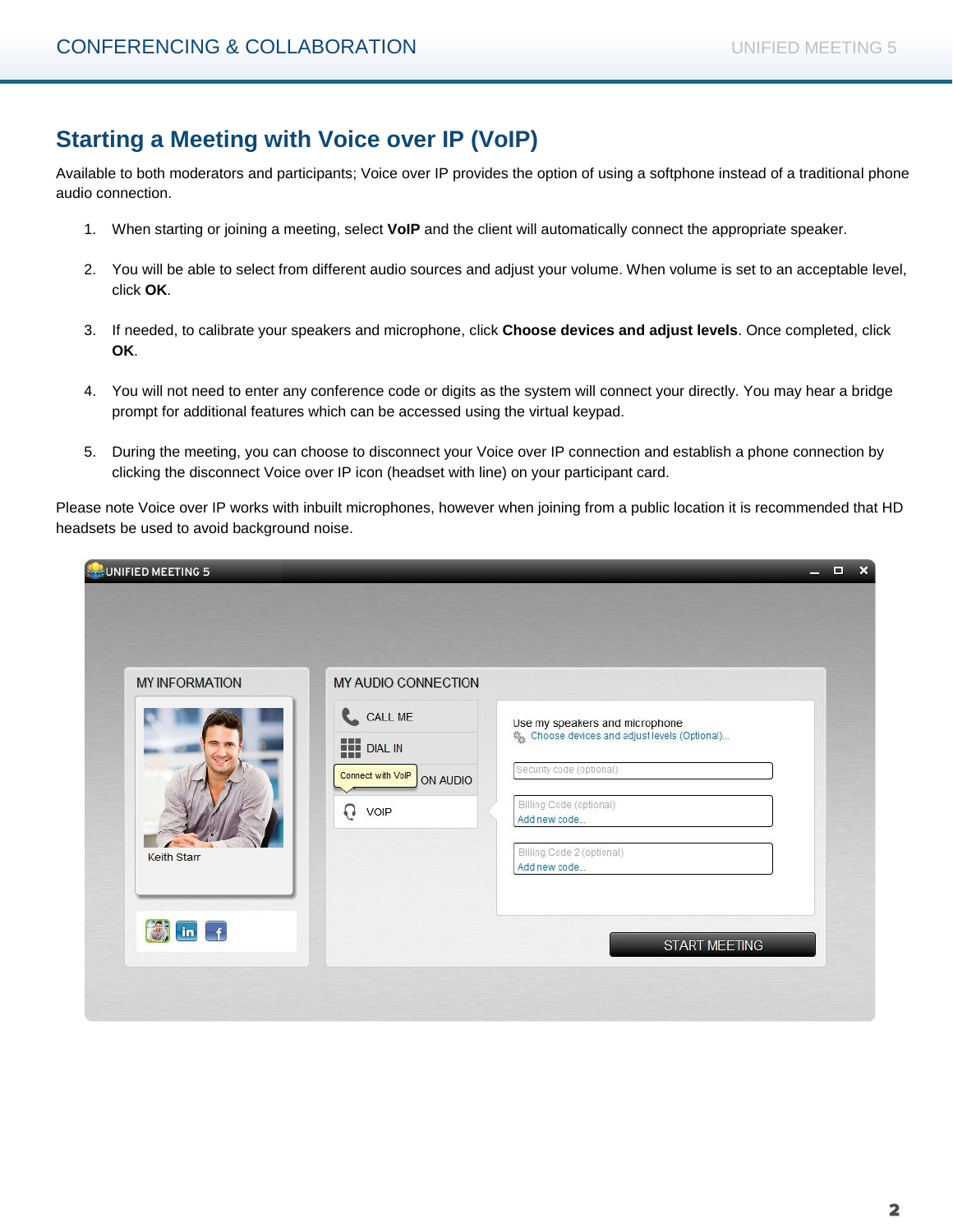# **Voice over IP Settings**

The Voice over IP settings menu allows you to select your audio input and output devices, in addition to allowing you to adjust your volume level.

The settings menu can be accessed from three areas:

- Clicking **Choose devices and adjust levels (Optional)…** located under VoIP on the Quick Start page.
- Selecting **Choose devices and adjust levels** from the Audio dropdown in the toolbar menu.
- Choosing the Gears icon from the fly out menu on your business card

#### **Changing Your Output Device**

- 1. In the VoIP Settings menu, select the output device from the dropdown.
- 2. Click **OK**.

#### **Changing Your Input Device**

- 1. In the VoIP Settings menu, click  $\frac{1}{2}$
- 2. Select the input device from the dropdown menu.
- 3. Click **OK**.

| <b>COMPUTER AUDIO SETTINGS</b><br>You will not be heard in the meeting while testing levels |  |
|---------------------------------------------------------------------------------------------|--|
| Speakers                                                                                    |  |
|                                                                                             |  |
| An audio clip will play when you click and release                                          |  |
|                                                                                             |  |
| nĸ                                                                                          |  |

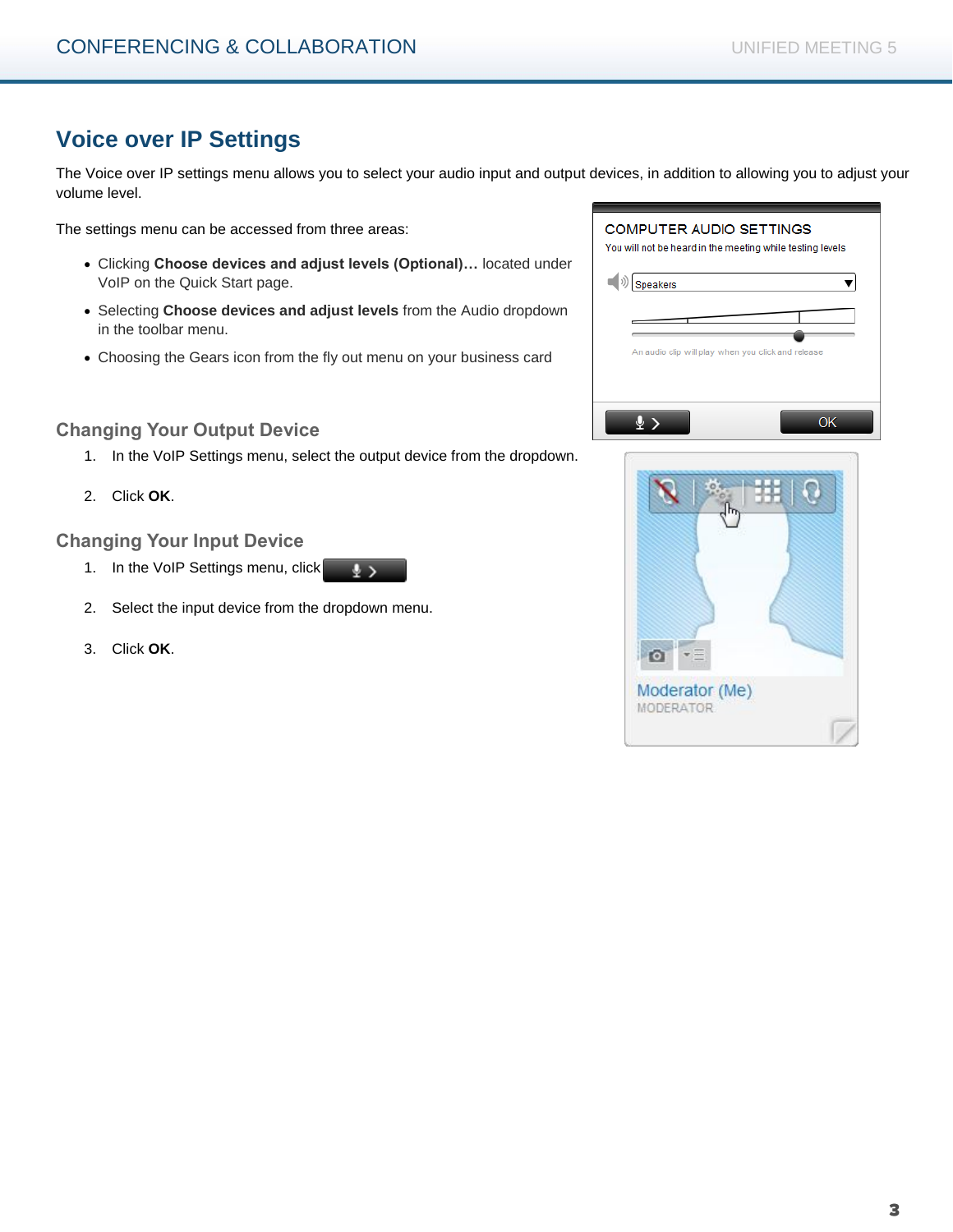# **Voice over IP Tunneling**

Many companies do not want to allow traffic through certain ports. To meet these different infrastructure requirements, we've laid the framework for Voice over IP Tunneling which will allow the Voice over IP client to try different connection methods and choose the best one for each call. It will utilize known ports that should be open in every company's infrastructure for internet traffic so you're always able to connect.

# Voice over IP TUNNELING



# **Voice over IP Availability**

Due to regulatory requirements, Voice over IP is currently unavailable in the following countries:

- Algeria
- Armenia
- Azerbaijan
- Bahrain
- Belarus
- China
- Egypt
- Estonia
- Georgia
- India
- Iran
- Iraq
- Jordan
- Kazakhstan
- Kuwait
- Kyrgyzstan
- Latvia
- Lebanon
- Lithuania
- Moldova
- North Korea
- Oman
- Qatar
- Saudi Arabia
- **Tajikistan**
- Turkmenistan
- UAE
- Ukraine
- Uzbekistan
- Yemen